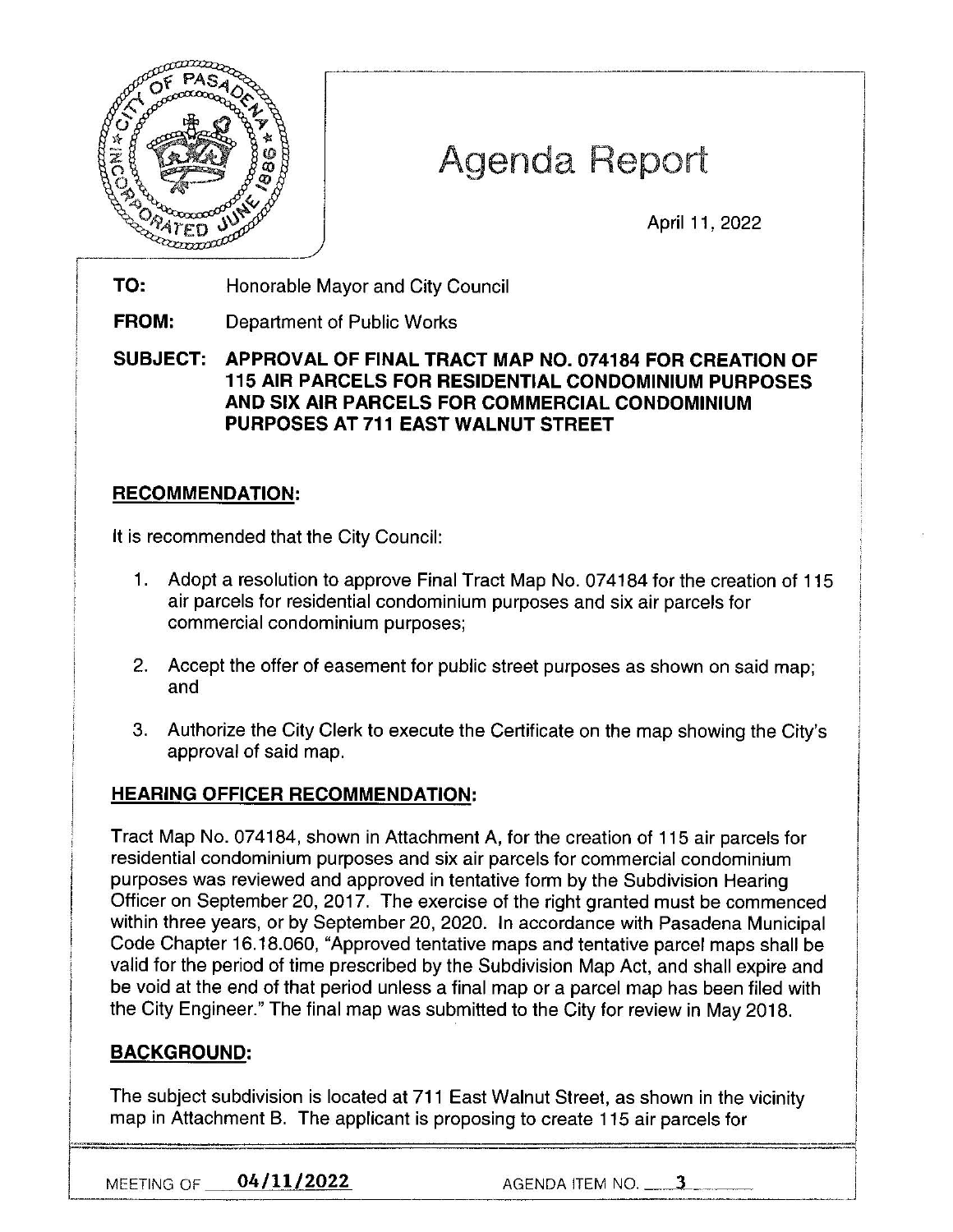Final Tract Map No. 074184 - 711 E Walnut April 11, 2022 Page 2 of 3

residential condominium purposes and six air parcels for commercial condominium purposes. The project involves the demolition of five existing commercial buildings and the construction of a mixed-use structure with 115 total units, 11,273 square feet of commercial space with three levels of subterranean parking. Construction is permitted under Building Permits BLD2018-00339 and BLD2019-00554. Construction started in 2019 and will be completed Fall 2022.

The developer's surveyor completed the final map, which has been reviewed and approved by the City's survey consultant. The map is now ready for City Council's approval prior to recordation in the office of the Los Angeles County Registrar-Recorder/County Clerk. The developer has complied with all the conditions of approval required by the City, or has provided a surety for pending public improvements.

As part of the conditions of approval, the applicant shall dedicate to the City a three-foot strip of land along Walnut Street to provide for a standard ten-foot wide sidewalk. In addition, the applicant shall dedicate the land necessary at the property line corner rounding to create a clearance for a curb ramp at Walnut Street and El Molino Avenue, as required by the Americans with Disabilities Act. Said easements were dedicated as shown on the Final Tract Map.

The proposed project would create 115 new residential air parcels in conjunction with new construction. The project does not involve the demolition of any residential units and is therefore not subject to the Tenant Protection Ordinance requirements.

#### **COUNCIL POLICY CONSIDERATION:**

The proposed density of the Tract Map is within the maximum density allowed for the Medium Mixed-Use land use designation of the General Plan. The project is consistent with the size and character of other lots in the vicinity of the site. The Tract Map is also consistent with the following General Plan Policies: Policy 2.5 (Mixed Use), Policy 23.1 (Character and Design), and Policy 23.2 (Parking Areas and Garages).

#### **ENVIRONMENTAL ANALYSIS:**

The approval of a final map is ministerial and therefore no action pursuant to the California Environmental Quality Act (CEQA) is required. For purposes of background information, the following is the environmental review history of this item.

On June 21, 2017, it was determined that the project is Categorically Exempt from CEQA (Section 15332, Class 32, In-Fill Development) as part of the approval of the Affordable Housing Concession Permit. It has further been determined that there are no changed circumstances or new information as part of the proposed Tract Map that necessitates further environmental review.